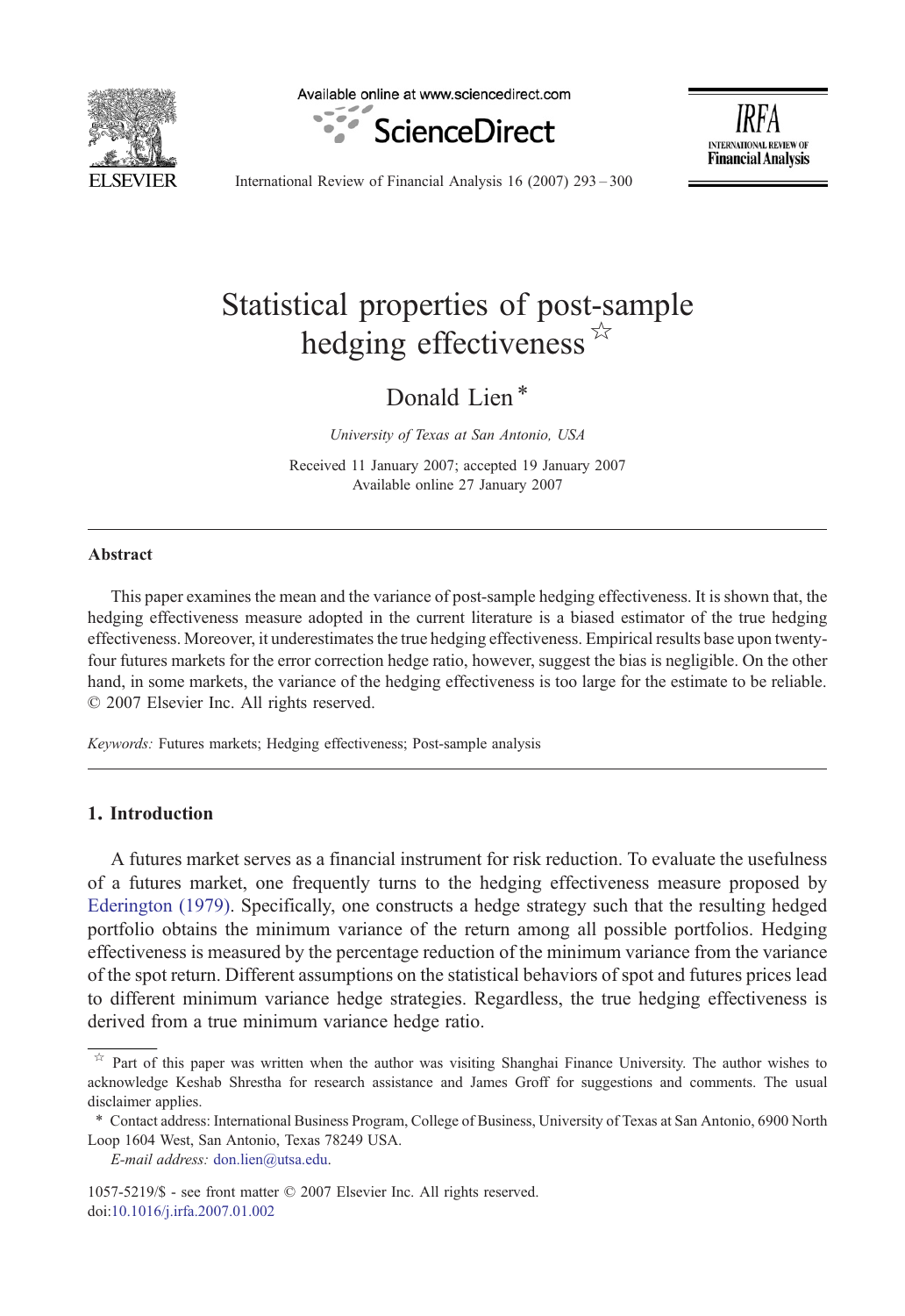In empirical studies, hedging effectiveness is usually computed with the estimated hedge ratio replacing the true unknown hedge ratio. [Lien \(2006\)](#page--1-0) demonstrates analytically that the method produces a downward biased estimator of the true hedging effectiveness. It therefore underestimates the usefulness of a futures contract. An unbiased estimator that corrects the bias is then proposed. This paper investigates empirically the size of the bias using weekly data from twentyfour financial and commodity futures markets.

Specifically, error-correction models are applied to generate estimated minimum variance hedge ratios and calculate the hedging effectiveness. It is found that the downward bias is very small. Consequently, bias correction seems unnecessary at least for direct hedging scenarios examined in the current paper. When examining the variance of hedging effectiveness, we find that, in hogs and cotton markets, the variance of the hedging effectiveness is too large for the estimate to be reliable.

The remainder of this paper is organized as follows. The next section discusses the true minimum variance hedge ratio and the true hedging effectiveness. We then describe the estimation methods of the hedge ratio and the hedging effectiveness. The downward bias of the estimated hedging effectiveness is characterized and the correction method is proposed. The subsequent section provides a detailed analysis for the error correction hedge ratio. The variance of the estimated hedging effectiveness is derived in the following section. An empirical study using weekly data from twenty-four futures markets is performed and analyzed. The final section concludes the paper.

#### 2. Analytical hedging effectiveness

When we know the true data generation process (DGP), we can calculate the true minimum variance (MV) hedge ratio as the ratio of the conditional covariance between spot and futures prices over the conditional variance of the futures price:

$$
h_t^* = \text{Cov}(P_{t+1}, F_{t+1}|I_t) / \text{Var}(F_{t+1}|I_t), \tag{1}
$$

where  $P_{t+1}$  and  $F_{t+1}$  are, respectively, spot and futures prices at time  $t+1$ ;  $I_t$  is the information available at time *t*. Frequently, spot and futures prices are found to contain a unit root. As a result, we have

$$
h_t^* = \text{Cov}(p_{t+1}, f_{t+1}|I_t) / \text{Var}(f_{t+1}|I_t),
$$
\n(2)

where  $p_{t+1} = P_{t+1} - P_t$  and  $f_{t+1} = F_{t+1} - F_t$ . When conditional variances and the conditional covariance are stationary, the true MV hedge ratio is constant over time and we can replace  $h_t^*$  with  $h^*$ . The usefulness of a futures contract is calculated by the hedging effectiveness measure ([Ede](#page--1-0)[rington, 1979](#page--1-0)), which is the percentage reduction in variance when the MV hedge ratio is applied. Let  $I_k$  be a  $(k \times k)$  dimensional identity matrix and let  $e_k$  be a k-dimensional vector such that all elements equal to one. Define  $M = I_k - (e_k e_k'/k)$ . The hedging effectiveness of a futures contract is

$$
H^* = 1 - \frac{w'Mw}{p'Mp},\tag{3}
$$

where p is a k-dimensional vector consisting of k spot returns and w is a k-dimensional vector consisting of  $k$  hedged portfolio returns. A hedged portfolio return at time  $s$  is calculated as  $p_s-h*f_s$ . As a result, p'Mp and w'Mw are sample variances of spot returns and hedged portfolio returns, respectively. In the following, we consider the statistical properties for the estimator of the Ederington measure. Nonetheless, it should be pointed out this measure has its own limitations [\(Lien, 2005a,b\)](#page--1-0).